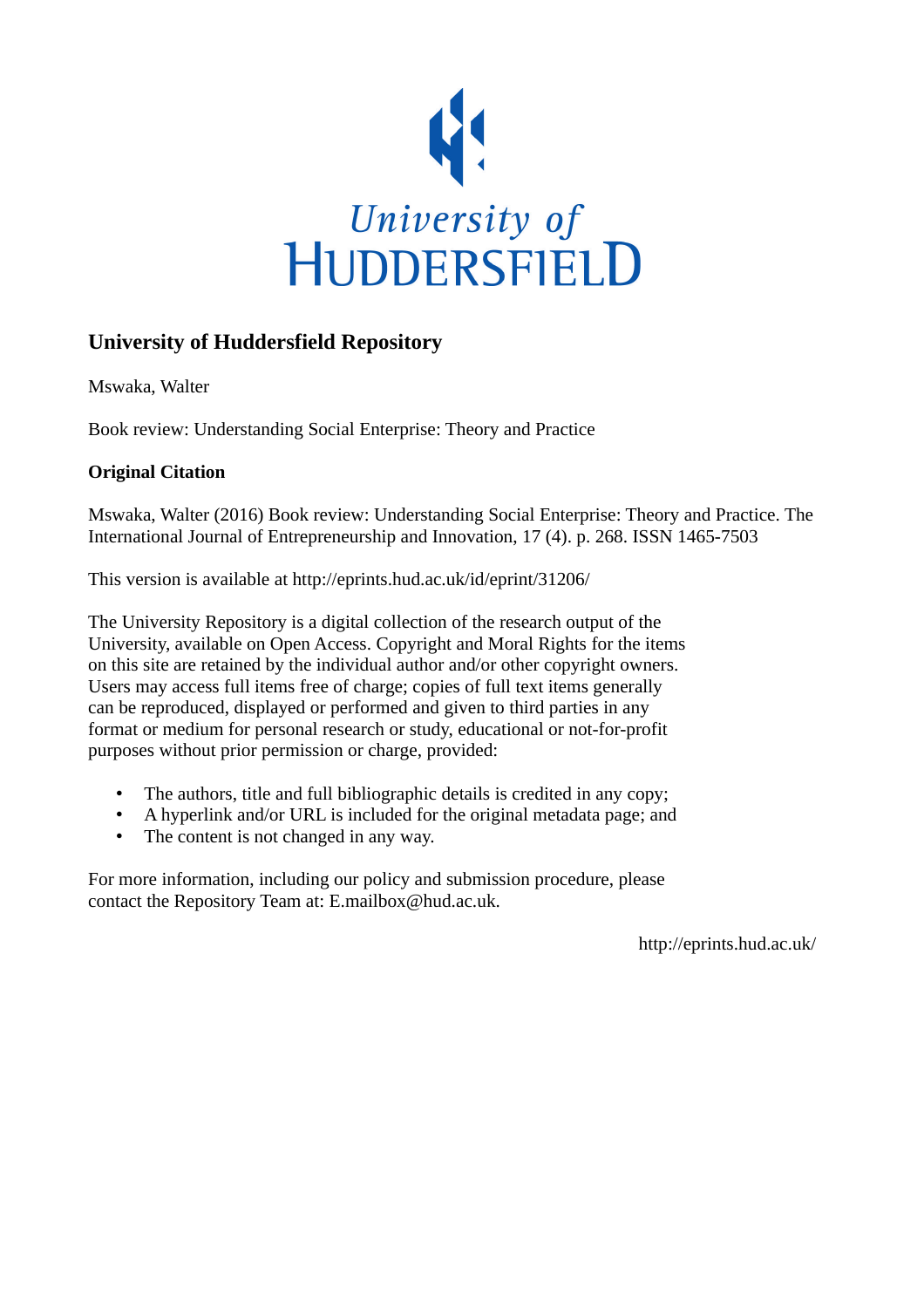Ridley- Duff, R and Bull, M, Understanding *Social Enterprise*: *Theory and Practice*, Sage, London, 2016,410, pp, £34.99 **ISBN: 9781446295533**

Reviewed by Dr Walter Mswaka, University of Huddersfield Business School, Huddersfield, and West Yorkshire, HD1 3DH. Email :w.mswaka@hud.ac.uk

*In: The International Journal of Entrepreneurship and Innovation*- November 2016 17:268, Vol 17 Issue (4) pp.217 - 227

Despite the increasing academic interest in the nature and practice of social enterprise, much still remains unknown about the concept. I was therefore interested to see how this book extends our knowledge and understanding of this concept both on a theoretical and practical level. Accordingly, the book provides a number of interesting cases in different socio economic contexts and geographical areas to provide more insight into the variegated nature of social enterprise. The cases are also augmented by relevant theoretical perspectives and frameworks that extend our knowledge and understanding of the development of social enterprise.

The structure of the book is in 3 key parts with each part having relevant subsections or chapters.

Part 1 of the book commences appropriately with the historical origins of social enterprise and specific events that led to its development. The authors also provide further insight into theoretical and definitional issues of social enterprise by drawing on different perspectives and tensions surrounding this concept. However, I feel that the discussion on the theoretical perspectives is rather over-elaborated and this tends to lose the reader.

Part 2 of the book makes useful reference to the wider economic and global environments in which social enterprises operate and the emergence of new and innovative investment vehicles such as social investments and crowd funding. These discussions contribute to current debates and the widespread controversies regarding the ability and capacity of social enterprise to deliver sustainable business interventions. The authors also discuss different ways of measuring and capturing impact of social enterprise

Part 3 focuses on leadership, legal frameworks as well as governance and human relations in social enterprise. The emerging concept of eco-entrepreneurship is competently introduced and analysed.

Through the innovative use of contemporary examples, I think the book drives forward the dialogue on the development of social enterprise and its potential to ameliorate some of the most intractable socio economic problems that communities face today.

However there are some issues that require further elaboration and clarity. As the authors rightly point out, the rise of global capital and international markets has resulted in a renewed social enterprise sector that is utilising innovative ways of attracting investments beyond the social enterprise sector. Unfortunately the link between this dimension and legal forms as well as the impact on social enterprise practices is only fleetingly addressed. Readers would be interested in understanding more about the various tools and mechanisms that social enterprises are either exploring or utilising to achieve financial sustainability in competitive markets. For example, current discourses show that social enterprises are increasingly adopting for- profit practices in their operations as they see to become more sustainable over the long term. I think that this corporatisation of social enterprise could have been discussed and debated in greater detail, given the continuing blurring of boundaries between social and business enterprises